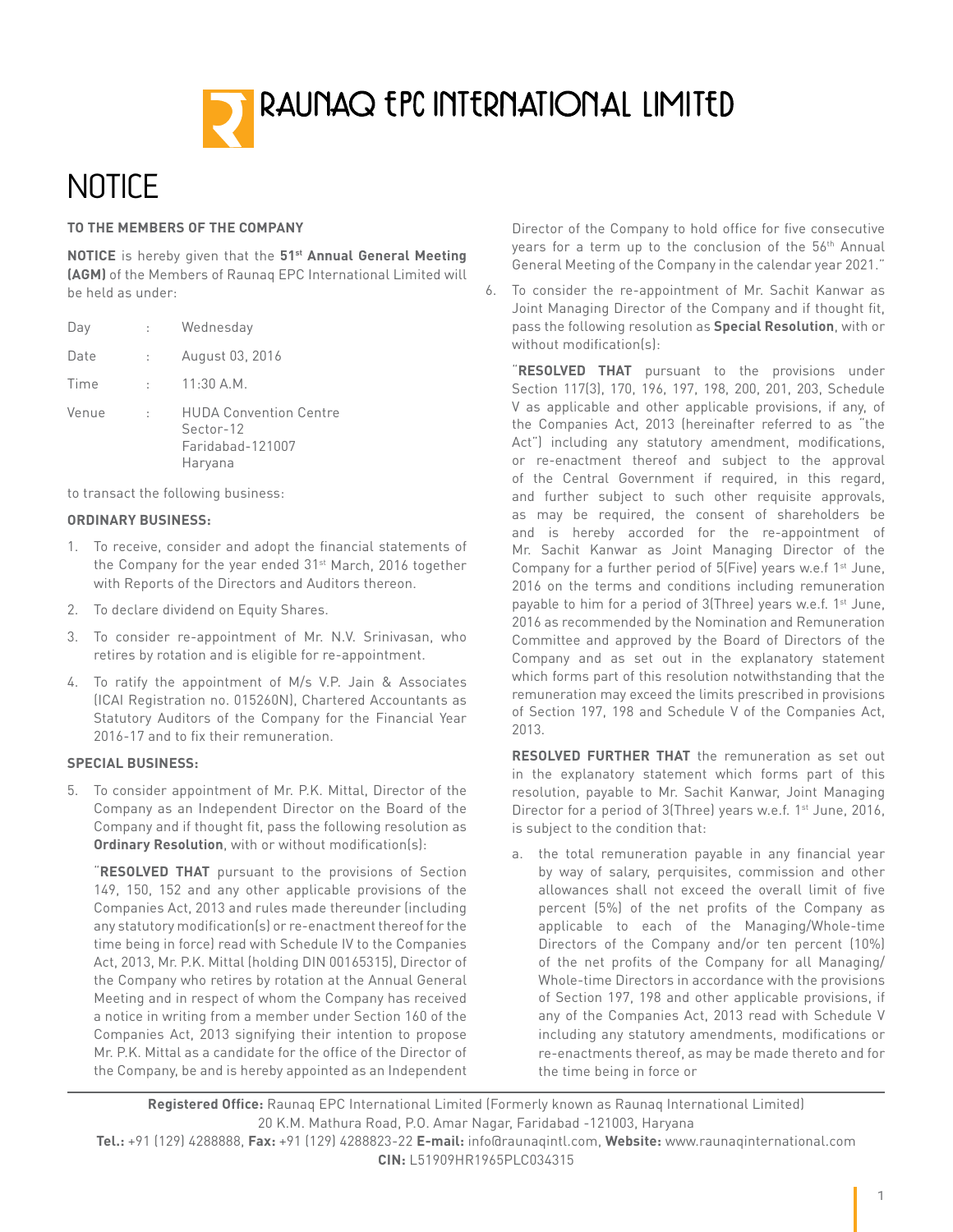b. if the remuneration exceeds the limits as prescribed in the provisions of Section 197, 198 and Schedule V of the Companies Act, 2013, the remuneration payable shall be specifically approved by the Central Government or the remuneration shall be paid as per any statutory amendments, modifications or re-enactments thereof made to the existing Companies Act, 2013.

**RESOLVED FURTHER THAT** notwithstanding anything contained in Section 197, 198 and Schedule V of the Companies Act, 2013 or any amendment/ re-enactment thereof or any revised/new schedule thereof, in the event of absence of profits or inadequacy of profits in any financial year, the salary, perquisites and statutory benefits(except commission) as set out in the explanatory statement which forms the part of this resolution, be paid as minimum remuneration to Mr. Sachit Kanwar, Joint Managing Director subject to the approval of the Central Government, if required.

**RESOLVED FURTHER THAT** in absence of the Central Government approval for payment of the remuneration to Mr. Sachit Kanwar exceeding the limits specified in Section 197, 198 and Schedule V of the Companies Act, 2013 as amended from time to time, he shall be entitled to draw remuneration within the limits prescribed in Section 197,198 and Schedule V of the Companies Act, 2013.

**RESOLVED FURTHER THAT** the Board of Directors of the Company be and is hereby authorized to do all such acts, deeds and things, to enter into such agreement(s), deed(s) of amendment(s) or any such document(s) as the Board may, in its absolute discretion, consider necessary, expedient or desirable including power to sub-delegate in order to give effect to this resolution or as otherwise considered by the Board to be in the best interest of the Company, as it may deem fit."

Place: Faridabad **Kaushal Narula**

#### **By Order of the Board**

Dated: July 04, 2016 **Company Secretary**

#### **NOTES:**

**1. A Member entitled to attend and vote at the Annual General Meeting (the Meeting) is entitled to appoint one or more proxies to attend and vote instead of himself/herself and such proxy(ies) need not be a Member of the Company. A person can act as proxy on behalf of members not exceeding fifty (50) and holding in the aggregate not more than ten percent of the total share capital of the Company. The instrument appointing proxy(ies) must, however, be deposited at the Registered Office of the Company, duly completed and signed, not less than forty eight hours before commencement of the Meeting. Proxy(ies) submitted on behalf of the companies, societies etc. must be supported by an appropriate resolution/authority, as applicable.**

#### **2. NO GIFTS OR COUPONS SHALL BE DISTRIBUTED AT THE MEETING.**

- 3. Members/Proxies are requested to submit the enclosed Attendance Slip duly filled in and signed at the entrance of the venue for attending the Meeting. Members who hold shares in dematerialized form are requested to mention their Client ID and DP ID details and those who hold shares in physical form are requested to write Folio number in the attendance slip. **No Attendance Slip shall be issued at the Meeting.**
- 4. July 27, 2016 has been fixed as the record date for determining the names of Members eligible for dividend on Equity Shares, if declared at the Meeting.
- 5. Dividend on the Equity Shares, if declared at the Meeting, will be paid to the Members whose names appear in the Register of Members of the Company after giving effect to all valid share transfers in physical form lodged with the Company or its Registrars on July 27, 2016.

In respect of shares held in electronic form, the dividend will be paid to those 'beneficiaries' whose name appear on the statements of beneficial ownership furnished by National Securities Depository Limited and Central Depository Services (India) Limited for this purpose, at the end of the business hours on July 27, 2016. Dividend shall be paid on or before September 02, 2016. No income tax shall be deducted at the source from the dividend amount.

- 6. The Non Resident Indian Shareholders are requested to inform the Company immediately about:
	- a. The change in residential status on return to India for permanent settlement.
	- b. The particulars of NRO Bank Account in India, if not furnished earlier.
- 7. Members are requested to intimate their dividend mandates like Bank account number, type and Bank address(es) in which they intend to deposit the warrant(s) by a duly signed letter. The Bank details can also be printed on the warrants to avoid any incidence of fraudulent encashment.

The change in address, nomination etc, if any, to be effective must reach to the Registrar & Transfer Agent or the Registered Office of the Company by July 27, 2016. (Relevant Forms for nomination and updation of Shareholders information are enclosed at the end of the Annual Report).

- 8. Electronic Clearance System (ECS) is presently available at certain locations specified by Reserve Bank of India and/or State Bank of India. To avoid risk of loss and/or fraudulent encashment, members are requested to avail ECS facility where dividends are directly and promptly credited in electronic form to their respective Bank accounts. (ECS Mandate Form is enclosed at the end of the Annual Report).
- 9. Members seeking any further clarification/information relating to the Annual financial statements are requested to write at the Registered Office of the Company at least ONE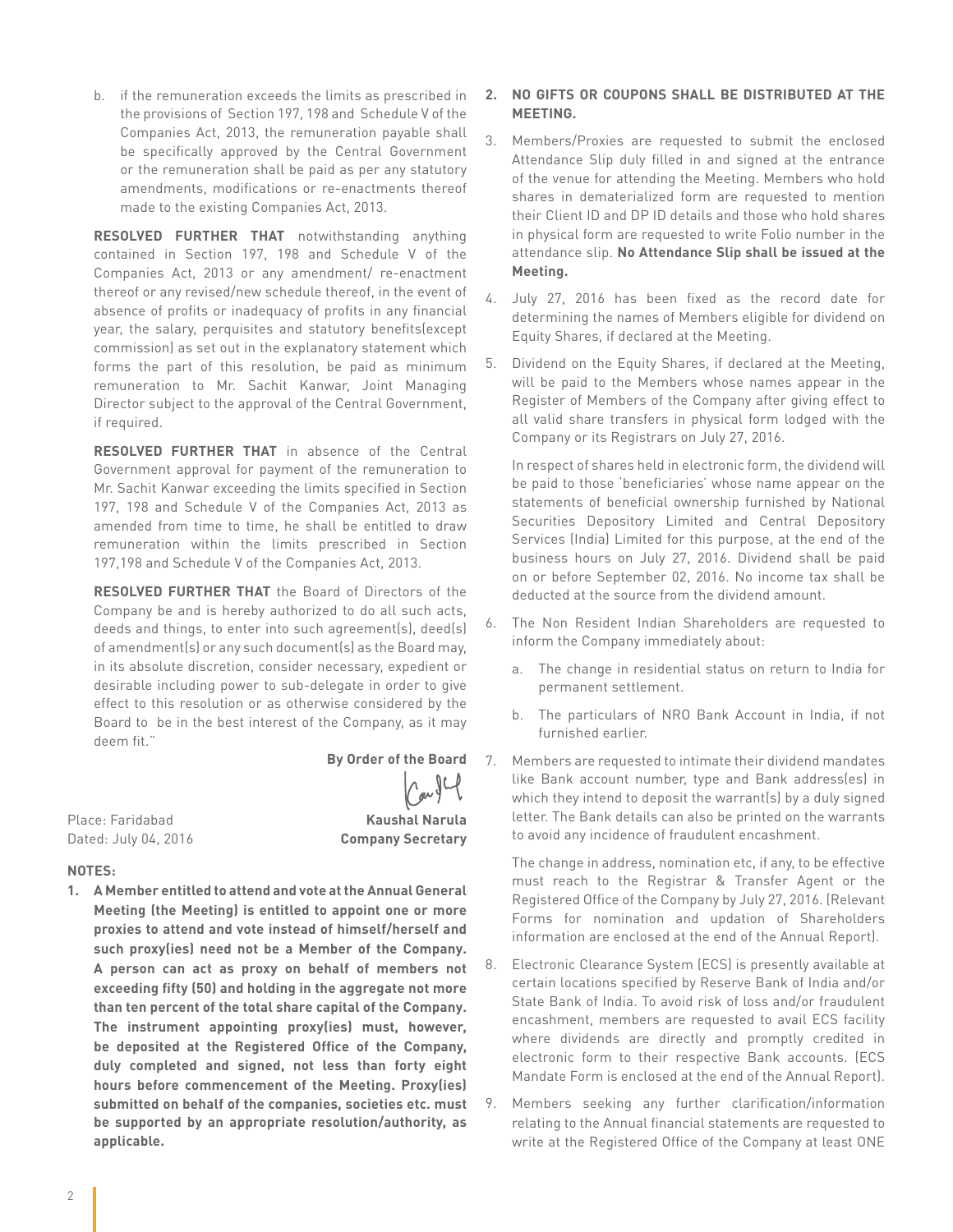WEEK before the date of the Meeting i.e. on or before July 27, 2016 to enable the management to keep the information ready at the Meeting.

10. The unclaimed dividend till the financial year 2007-08 has been transferred to the Investor Education and Protection Fund (IEPF). Further, the amount of unclaimed dividend standing in the "Raunaq EPC International Limited Final Dividend Account 2008-09" which is required to be transferred to "IEPF" on 28th August, 2016 shall be deposited to the "IEPF" within the prescribed time limits.

The Ministry of Corporate Affairs (MCA) on 10<sup>th</sup> May, 2012 notified the IEPF (Uploading of information regarding unpaid and unclaimed amounts lying with Companies) Rules, 2012 (IEPF Rules), which is applicable to the Company. The objective of IEPF Rules is to help the Shareholders to ascertain status of the unclaimed amounts and overcome the problems due to misplacement of information thereof by post etc. In terms of the said IEPF Rules, the Company has uploaded the information in respect of the Unclaimed Dividends in respect of the financial years from 2007-08, as on the date of the 50th Annual General Meeting (AGM) held on 30th July, 2015, on the website of the IEPF viz. www.iepf. gov.in and under "Investors Section" on the website of the Company viz. www.raunaqinternational.com.

Members who have not encashed their dividend warrants/ drafts since 2008-09 are advised to write to the Company or Registrar & Transfer Agent of the Company immediately (for dividend of financial year 2008-09 on or before 28<sup>th</sup> August 2016 since dividend of financial year 2008-09 being transferred to "IEPF" on even date), claiming dividends declared by the Company. The dividend for the Financial Year 2007-08 could not be claimed as the same has been transferred to IEPF on 27th August, 2015.

- 11. The shares of the Company are compulsorily traded in demat mode. Hence, the Members who are still holding physical Share Certificates are advised that it is in their own interest to dematerialize their shareholding to avail benefit of dematerialization viz. easy liquidity, electronic transfer, savings in stamp duty and prevention of forgery.
- 12. Members who hold shares in physical form in multiple folios in identical names or joint holding in the same order of names are requested to send the Share Certificate(s) to Link Intime India Private Limited, Registrar & Transfer Agent for consolidation into a single folio.
- 13. Members are requested to register their e-mail address(es) and changes in their particulars like change in address from time to time with Link Intime India Private Limited, Registrar & Transfer Agent for shares held in physical form and with the respective Depository Participants for the shares held in dematerialized form.
- 14. Members may please note that Securities and Exchange Board of India (SEBI) has made Permanent Account Number

(PAN) as the sole identification number of all participants transacting in the securities market, irrespective of the amount of such transactions. SEBI has also mandated that for securities market transactions and off market/private transactions involving transfer of shares in physical form, it shall be necessary for the transferee(s) to furnish a copy of PAN card to the Company/ Share Transfer Agent for registration of such transfer of shares.

- 15. For security reasons, no article/baggage will be allowed at the venue of the meeting. The members/attendees are strictly requested not to bring any article/baggage etc. at the venue of the meeting.
- 16. In terms of the provisions of Section 136 of the Companies Act, 2013 read with Rule 11 of the Companies (Accounts) Rules, 2014, service of notice/documents to the shareholders can be made through electronic mode, provided the company has obtained the e-mail address(es) of the shareholder(s). Also, the shareholders who have not registered their e-mail address for receiving the Balance Sheet etc. will be sent the physical copies through any recognized mode of delivery as specified under Section 20 of the Companies Act, 2013.

Further, in compliance of Regulation 36 of the SEBI (Listing Obligations and Disclosure Requirements) Regulations, 2015, the Company shall supply:

- (i) Soft copies of full annual reports containing its Balance Sheet, Statement of Profit & Loss and Board's Report to all those shareholder(s) who have registered their e-mail address(es) for the purpose;
- (ii) Hard copy of statement containing the salient features of all the documents, as prescribed in Section 136 of the Companies Act, 2013 to those shareholder(s) who have not so registered;
- (iii) Hard copies of full annual reports to those shareholders, who request for the same.

 **As a result, Members are requested to register their e-mail address(es)and changes therein from time to time, by directly sending the relevant e-mail address along with the details of name, address, Folio No., shares held:**

- **i) To the Registrar and Share Transfer Agent, Link Intime India Private Limited for shares held in physical form and;**
- **ii) In respect of shares held in demat mode, also provide DP ID/ Client ID with the above details and register the same with their respective Depository Participants.**

 Upon registration of the e-mail address(es), the Company proposes to send Notices, Annual Report and such other documents to those Members via electronic mode/e-mail.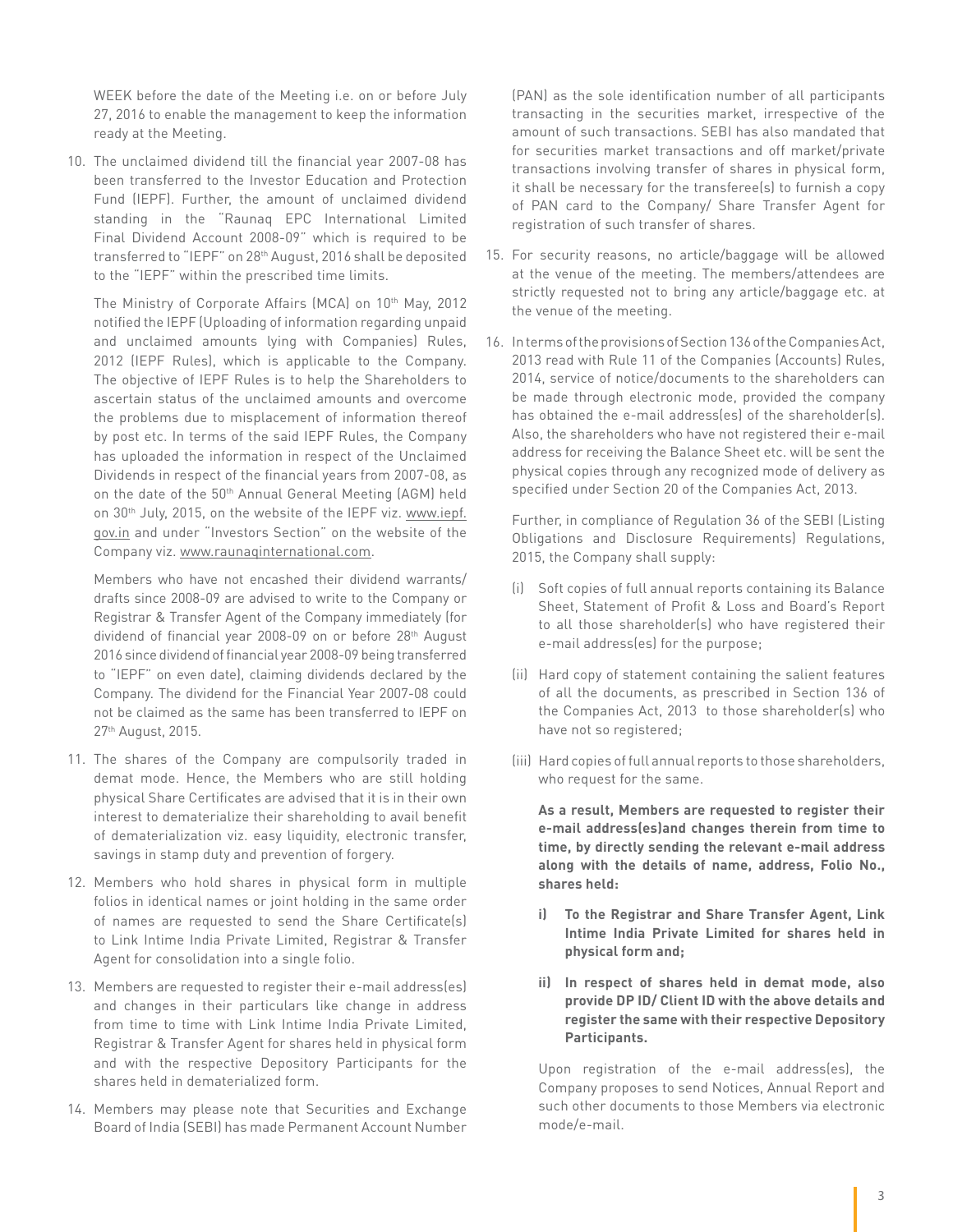#### **17. Voting Through electronic means**

- I. In compliance with the provisions of Section 108 of the Companies Act, 2013 and Rule 20 of the Companies (Management and Administration) Rules, 2014 and Regulation 44 of the SEBI (Listing Obligations and Disclosure Requirements) Regulations, 2015, the Company is pleased to provide the members with facility to exercise their right to vote at the 51<sup>st</sup> Annual General Meeting by electronic means and the business may be transacted electronically through the facility of casting the votes by the members using an electronic voting system from a place other than venue of the AGM ("remote e-voting") as provided by National Securities Depository Limited (NSDL).
- II. The facility for voting through ballot paper shall be made available at the AGM and the members attending the meeting who have not cast their vote by remote e-voting shall be able to exercise their right at the meeting through ballot paper.
- III. The members who have cast their vote by remote e-voting prior to the AGM may also attend the AGM but shall not be entitled to cast their vote again.
- IV. The instructions for remote e-voting are as under:
- A. In case a Member receives an e-mail from NSDL [for members whose e-mail IDs are registered with the Company/Depository Participants(s)]:
	- (i) Open e-mail and open PDF file with your Client ID or Folio No. as password. The said PDF file contains your user ID and password/PIN for remote e-voting. Please note that the password is an initial password.
	- (ii) Launch internet browser by typing the following URL: https://www.evoting.nsdl.com/.
	- (iii) Click on Shareholder Login.
	- (iv) Put user ID and password as initial password/PIN noted in step (i) above. Click Login.
	- (v) Password change menu appears. Change the password/PIN with new password of your choice with minimum 8 digits/characters or combination thereof. Note new password. It is strongly recommended not to share your password with any other person and take utmost care to keep your password confidential.
	- (vi) Home page of remote e-voting opens. Click on e-Voting: Active Voting Cycles.
	- (vii) Select "REVEN" of Raunaq EPC International Limited.
	- (viii)Now you are ready for remote e-voting as Cast Vote page opens.
- (ix) Cast your vote by selecting appropriate option and click on "Submit" and also "Confirm" when prompted.
- (x) Upon confirmation, the message "Vote cast successfully" will be displayed.
- (xi) Once you have voted on the resolution, you will not be allowed to modify your vote.
- (xii) Institutional shareholders (i.e. other than individuals, HUF, NRI etc.) are required to send scanned copy (PDF/JPG Format) of the relevant Board Resolution/ Authority letter etc. together with attested specimen signature of the duly authorized signatory(ies) who are authorized to vote, to the Scrutinizer through e-mail to rilscrutinizer@gmail. com with a copy marked to evoting@nsdl.co.in.
- B. In case a Member receives physical copy of the Notice of AGM [for members whose e-mail IDs are not registered with the Company/Depository Participants(s) or requesting physical copy] :
	- (i) Initial password will be provided separately:

| <b>REVEN</b>      | USER ID | <b>PASSWORD/PIN</b> |
|-------------------|---------|---------------------|
| (Remote E Voting) |         |                     |
| Event Number      |         |                     |

- (ii) Please follow all steps from Sl. No. (ii) to Sl. No. (xii) above, to cast vote.
- V. In case of any queries, you may refer the Frequently Asked Questions (FAQs) for members and remote e-voting user manual for members available at the Downloads section of www.evoting.nsdl.com.
- VI. If you are already registered with NSDL for remote e-voting, then you can use your existing user ID and password/PIN for casting your vote.
- VII. You can also update your mobile number and e-mail id in the user profile details of the folio which may be used for sending future communication(s).
- VIII. The remote e-voting period commences on July 31, 2016 and ends on August 02, 2016 at 5:00 P.M. During this period members of the Company, holding shares either in physical form or in dematerialized form, as on the cut-off date of July 27, 2016, may cast their vote by remote e-voting. The remote e-voting module shall be disabled by NSDL for voting thereafter. Once the vote on a resolution is cast by the member, the member shall not be allowed to change it subsequently.
- IX. The voting rights of members shall be in proportion to their shares of the paid up equity share capital of the Company as on the cut-off date of July 27, 2016.
- X. Any person, who acquire shares of the Company and become member of the Company after dispatch of the Notice of the AGM and holding shares as of the cutoff date i.e. July 27, 2016, may obtain the user ID and password by sending a request at e-voting@nsdl.co.in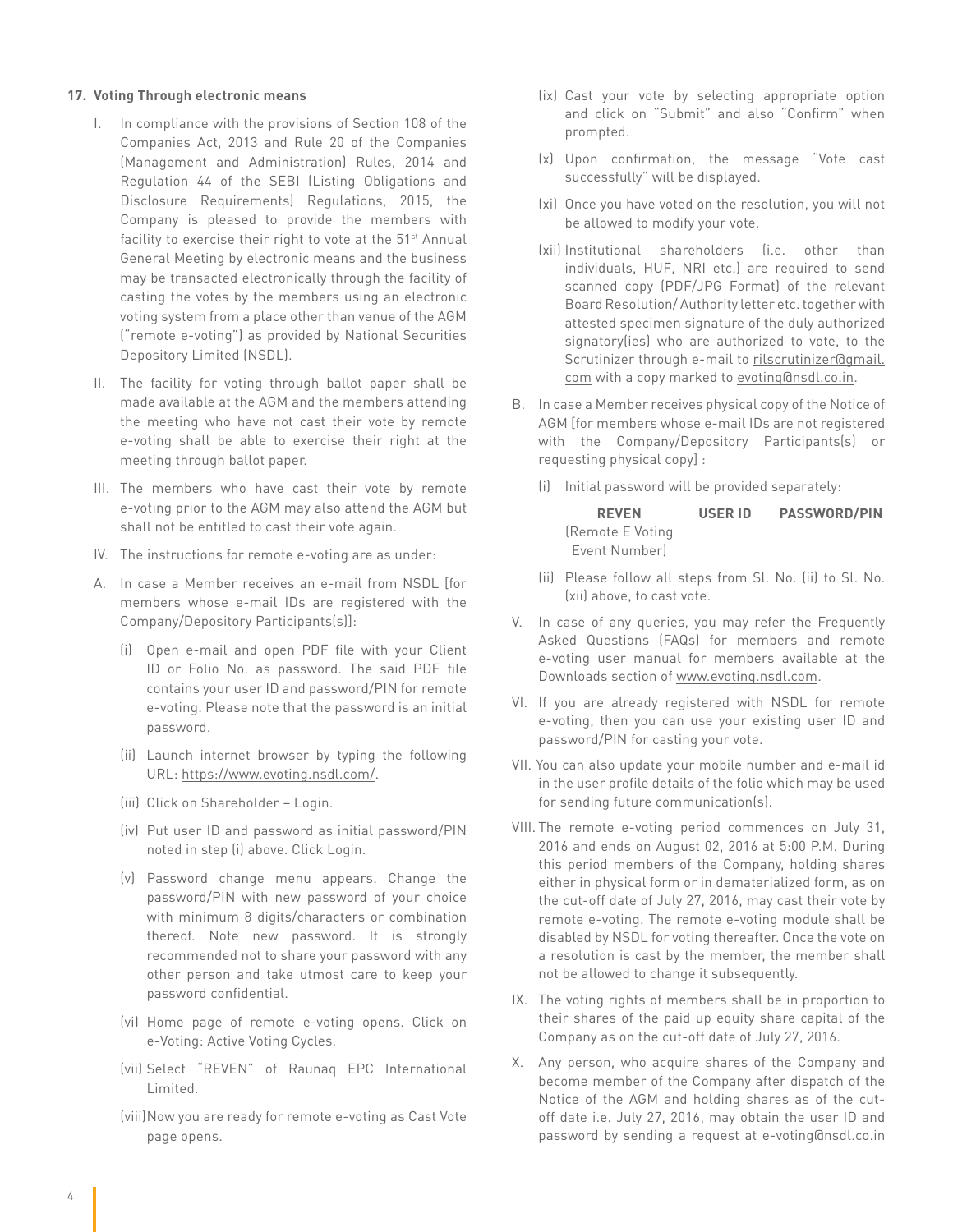or delhi@linkintime.co.in. However, if you are already registered with NSDL for remote e-voting, then you can use your existing used ID and password for casting your vote. If you forgot your password, you can reset your password by using "Forgot User Details/Password" option available on www.evoting.nsdl.com.

- XI. A person whose name is recorded in the register of members or in the register of beneficial owners maintained by the depositories as on the cut-off date only shall be entitled to avail the facility of remote e-voting as well as voting at the AGM through ballot paper.
- XII. Mr. Tanuj Vohra, Partner, M/s TVA & Co. LLP, Company Secretaries, New Delhi, having his office at 45E, Amar Plaza, I.P. Extension, Delhi- 110092 has been appointed as the Scrutinizer to scrutinize the remote e-voting process and poll process at Annual General Meeting in a fair and transparent manner.
- XIII. The Chairman shall, at the AGM, at the discussion on the resolutions on which voting is to be held, allow voting with the assistance of scrutinizer, by use of ballot paper for all those members who are present at the AGM but have not cast their votes by availing the remote e-voting facility.
- XIV. The Scrutinizer shall after the conclusion of voting at the AGM, will first count the vote cast at the meeting and thereafter unblock the votes cast through remote e-voting in the presence of atleast two (2) witnesses not in the employment of the Company and shall make, not later than three days of the conclusion of the AGM, a consolidated scrutinizer's report of the total votes cast in favour or against, if any, to the Chairman or a person authorized by him in writing, who shall countersign the same and declare the result of the voting forthwith.
- XV. The Results of the AGM shall be declared by the Chairman or person authorized or any one of the director of the Company after the AGM within the prescribed time limits.
- XVI. The Results declared along with the Scrutinizer's Report shall be placed on the Company's website www.raunaqinternational.com and on the website of NSDL and communicated to BSE Limited (BSE) accordingly.
- 18. The documents referred to in the accompanying Notice and the Annual Report are open for inspection at the Registered Office of the Company during the office hours between 11.00 A.M. and 1.00 P.M. on all working days except Sundays up to the date of the Meeting and shall also be available at the venue of the meeting.

**By Order of the Board**

Place: Faridabad **Kaushal Narula** Dated: July 04, 2016 **Company Secretary** 

#### **EXPLANATORY STATEMENT (PURSUANT TO SECTION 102 OF THE COMPANIES ACT, 2013)**

#### **Item No. 5**

Mr. P.K. Mittal, aged 62 years is a Non-Executive Independent Director of the Company since 31<sup>st</sup> July, 2003. He is a Commerce Graduate and LLB from University of Delhi. He is also the fellow member of the Institute of Company Secretaries of India. He has over 33 years of experience in Central Excise Laws, Customs, Company Law, FEMA etc.

Mr. P.K. Mittal retires by rotation at the ensuing Annual General Meeting under the erstwhile applicable provisions of the Companies Act, 1956. In terms of Section 149 and any other applicable provisions of the Companies Act, 2013, Mr. P.K. Mittal being eligible and offering himself for appointment, is proposed to be appointed as an Independent Director for five consecutive years for a term up to the conclusion of the 56<sup>th</sup> Annual General Meeting of the Company in the calendar year 2021. A notice has been received from a member under Section 160 of the Companies Act, 2013 signifying their intention to propose Mr. P.K. Mittal as a candidate for the office of Director of the Company.

In the opinion of the Board, Mr. P.K. Mittal fulfills the conditions specified in the Companies Act, 2013 and rules made thereunder for his appointment as an Independent Director of the Company and is independent of the management. Accordingly, the Board recommends the resolution in relation to appointment of Mr. P.K. Mittal as an Independent Director for the approval by the shareholders of the Company.

Except Mr. P.K. Mittal, being an appointee, none of the Directors and Key Managerial Personnel of the Company and their relatives is concerned or interested, financial or otherwise, in the resolution set out at Item No. 5 of the Notice.

#### **INSPECTION OF DOCUMENTS**

All resolutions passed in this regard are available for inspection by the Members of the Company at its Registered Office during the office hours between 11:00 A.M. to 1:00 P.M. except Sundays upto the date of the Annual General Meeting and shall also be available at the venue of the meeting.

#### **Item No. 6**

Mr. Sachit Kanwar, aged 33 years has been appointed as the Joint Managing Director of the Company on 1<sup>st</sup> June 2011. He has a Bachelor's Degree in Administrative Studies from York University, Atkinson Faculty of Liberal & Professional Studies, Toronto, Ontario, Canada. After completing his graduation in the year 2004, he worked as Corporate Sales/Lease Portfolio Manager, Airport Kia, Toronto, Ontario, Canada for a period of four years, where he got the experience in the fields such as dealership sales, lease portfolio management, fleet management sales and service management etc.

He has been affiliated with the Company as a member of the Board of Directors since 23rd March, 2009 and from then the Company has been taking the advantage of his guidance and supervision. He has an experience of about 12 years.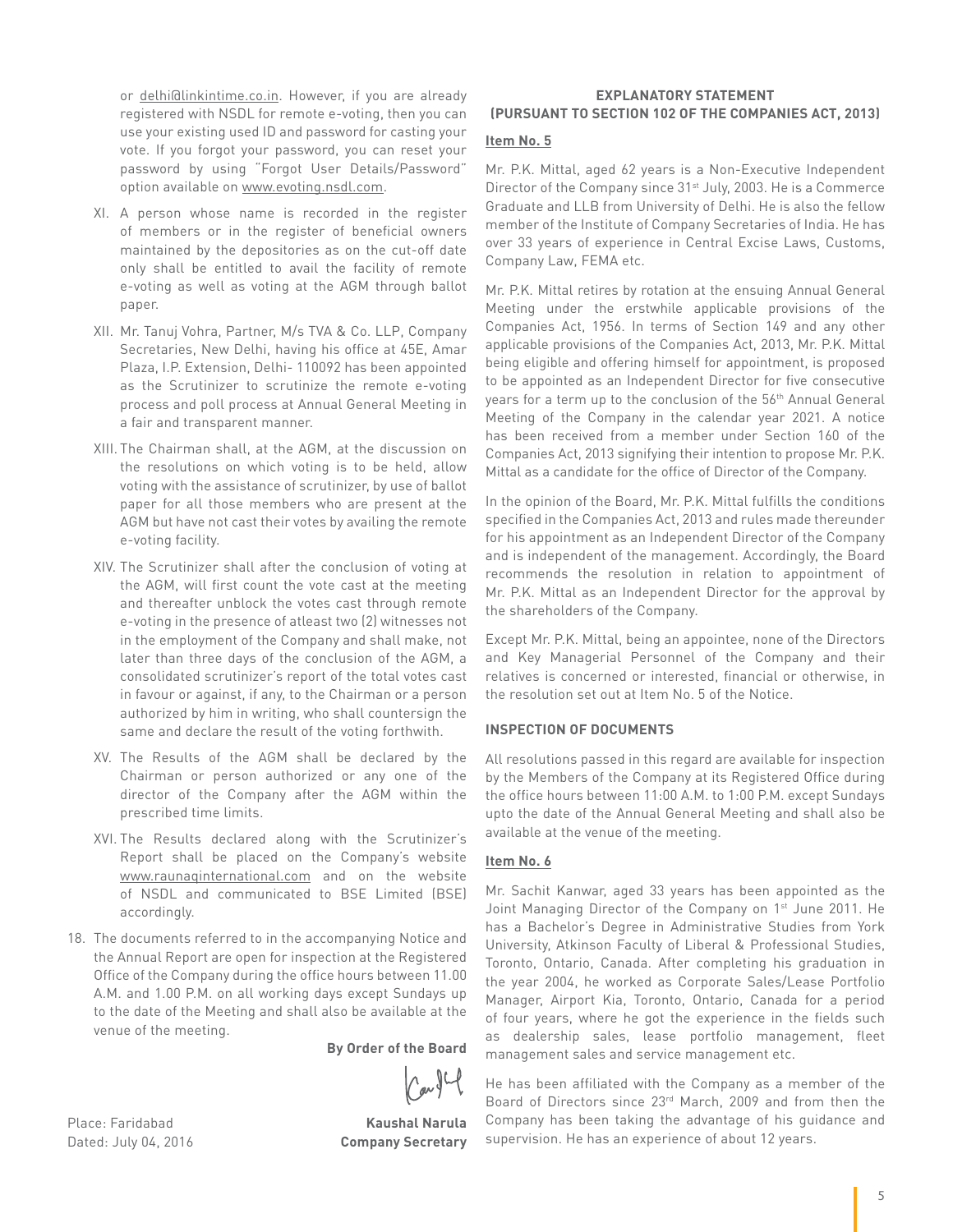Further, Mr. Sachit Kanwar has inherited an enormous legacy and shouldered higher assignments during his tenure with the Company. His sincerity, commitment and ideas have resulted in the opening up of new opportunities for the Company. The Company has performed outstandingly well under his supervision and the Company is aggressively gearing up to capture huge growth opportunities with increased focus on Turnover and widening the customer base. Mr. Sachit Kanwar has been associated with the Company since 2008 and has rendered valuable services to the Company.

Mr. Sachit Kanwar is also the Managing Director of Xlerate Driveline India Limited (XDIL), 100% wholly owned subsidiary (WoS) of the Company from where he is drawing a token remuneration of ₹1.00 (Rupee One) only per month.

The appointment of Mr. Sachit Kanwar as Joint Managing Director of the Company has been expired on 31<sup>st</sup> May, 2016.

During the financial year 2015-16, 4(Four) meetings of the Board of Directors had been held and all the meetings were attended by Mr. Sachit Kanwar.

As on 31<sup>st</sup> March, 2016, he does not hold any share in the Company.

Mr. Sachit Kanwar does not hold the position of Chairman in any of the Committees of the Board of the Company. He is a Member of Stakeholders' Relationship Committee, Corporate Social Responsibility Committee and Finance Committee of the Company.

#### **Mr. Sachit Kanwar is a Director and Chairman/Member of Committees of Board of the following other Companies:**

| S. No. | Name of the Company/<br><b>Entity in which</b><br>interested | <b>Committees</b><br>Chairmanship/<br>Membership |
|--------|--------------------------------------------------------------|--------------------------------------------------|
|        | Xlerate Driveline India<br>Limited                           | Member-Finance<br>Committee                      |

#### **Mr. Sachit Kanwar holds Directorship in the following Private Limited Companies:**

|                | S. No. Name of the Company/Entity in which interested |  |
|----------------|-------------------------------------------------------|--|
| 1 <sub>z</sub> | Vibrant Finance & Investment Private Limited          |  |
| -2.            | Clip-Lok Simpak India Private Limited                 |  |
| $\mathcal{R}$  | Gulab Merchandise Private Limited                     |  |

In appreciation of contributions and continuing commendable leadership of Mr. Sachit Kanwar, Joint Managing Director and pursuant to the provisions of Section 117(3), 170, 196, 197, 198, 200, 201, 203, Schedule V as applicable and other applicable provisions, if any of the Companies Act, 2013 or any statutory amendments, modifications or re-enactments thereof made to the act, the Board has proposed to re-appoint him as Joint Managing Director of the Company for a further period of 5(Five) years with the remuneration as stated below for a period of 3(Three) years w.e.f 1<sup>st</sup> June, 2016 on the terms and conditions as set out below as recommended by the Nomination

and Remuneration Committee in its Meeting held on 27<sup>th</sup> May, 2016 and further approved by the Board of Directors in its meeting held on even date notwithstanding the fact that such remuneration may exceed limits specified in Sections 197,198 and Schedule V of the Companies Act, 2013:

#### **A) Basic Salary:**

Rs. 6,03,750 per month in the grade of Rs. 6,03,750 - 90,563 - 6,94,313 -1,04,147 - 7,98,460.

#### **B) Perquisites:**

In addition to the aforesaid salary, he shall be entitled to perquisites (including housing, medical and other benefits) equivalent to 1/3rd of his basic salary.

The total value of the aforesaid perquisites (including housing, medical and other benefits), wherever applicable, shall be computed as per the provisions of Income Tax Act, 1961 read with the applicable Income Tax Rules, as amended from time to time, and for the time being in force.

In case of absence of any such Rule(s), the value of the said perquisites shall be computed at the actual cost incurred.

#### **C) Commission:**

In addition to the above salary and perquisites (including housing, medical and other benefits), commission not exceeding @ 3% of the Net Profits of the Company, in any year computed in the manner laid down under Section 198 and other applicable provisions of the Companies Act, 2013, may also be paid, as may be determined by the Board of Directors, based on the Net Profits of the Company.

- **D)** The Joint Managing Director shall also be eligible to the following perquisites which are not included in the computation of ceiling remuneration specified in the said Part II Section IV of Schedule V of the Companies Act, 2013 or any other statutory amendments, modifications or re-enactments thereof made to the act:
	- a) Contribution to Provident Fund, Superannuation Fund or Annuity Fund to the extent these either singly or put together are not taxable under the Income Tax Act, 1961.
	- b) Gratuity payable at a rate not exceeding half a month's salary for each completed year of service.
	- c) Encashment of the leave at the end of the tenure.

#### **E) Other terms:**

- 1. He shall be entitled to re-imbursement of actual outof-pocket expenses incurred in connection with the business of the Company.
- 2. He shall be entitled to re-imbursement of entertainment expenses incurred for the business of the Company.
- 3. As long as he functions as Joint Managing Director, he shall not be paid any sitting fees to attend any meeting of the Board and/or Committee thereof.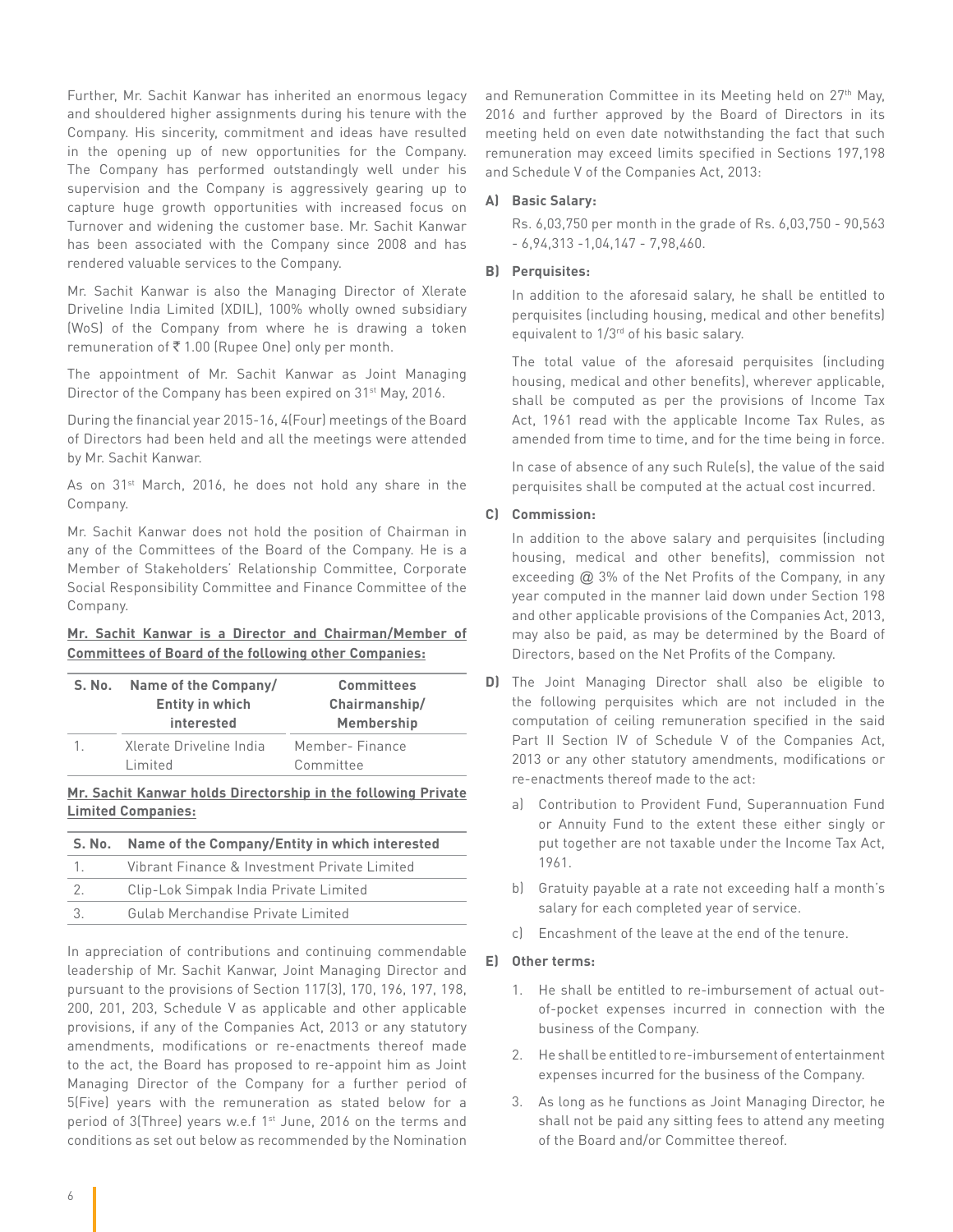- 4. He shall be entitled to earned/privileged leave as per the rules of the Company.
- 5. In the event of inadequacy or absence of profits in any financial year during the tenure of the Joint Managing Director, he will be entitled to the above remuneration (inclusive of allowances, perquisites and commission, if any) by way of minimum remuneration, subject to the approval of the Central Government, if required, notwithstanding the fact that it may exceed the limits prescribed under Schedule V of the Companies Act, 2013 or he may be paid as per any statutory amendments, modifications or re-enactments thereof made to the act.
- 6. Subject to the superintendence, control and direction of the Board of Directors of the Company, he shall perform such duties and functions as would be commensurate with his position as the Joint Managing Director of the Company and as may be delegated to him from time to time.
- 7. He shall not be liable to retire by rotation.

The Company shall pay the above said remuneration to Mr. Sachit Kanwar, Joint Managing Director upon the approval of the Shareholders.

Further, pursuant to the provisions of Sections 117(3), 197, 201, 298, Schedule V as applicable and other applicable provisions, if any, of the Companies Act, 2013 and as per any statutory amendments, modifications or re-enactments thereof made to the act, the said terms & conditions of remuneration are subject to the approval of the Central Government and all other requisite approvals, as may be required in this regard shall be placed for the approval of the Shareholders in the Annual General Meeting.

Therefore, the Board of Directors of your Company recommends the passing of Special Resolution as set out at Item No. 6 of the Notice.

Except Mr. Sachit Kanwar, himself and his father Mr. Surinder P. Kanwar, Chairman & Managing Director of the Company, no other Director or Key Managerial Personnel of the Company and their relatives is concerned or interested, financial or otherwise, in the passing of the above resolution(s) as set out in Item No. 6 of the notice.

#### **INSPECTION OF DOCUMENTS**

All resolutions passed in this regard are available for inspection by the Members of the Company, at its Registered Office, during the office hours between 11:00 A.M. to 1:00 P.M. except Sundays upto the date of the Annual General Meeting and shall also be available at the venue of the meeting.

**By Order of the Board**

Place: Faridabad **Kaushal Narula**

Dated: July 04, 2016 **Company Secretary**

#### **BRIEF RESUME OF THE DIRECTORS SEEKING APPOINTMENT/ RE-APPOINTMENT AS REQUIRED UNDER REGULATION 36 OF THE SEBI (LISTING OBLIGATIONS AND DISCLOSURE REQUIREMENTS) REGULATIONS, 2015**

#### **1. Mr. N.V. Srinivasan**

Mr. N.V. Srinivasan, aged 71 years is a Non-Executive Director of the Company since 30<sup>th</sup> October, 2006. He is a Graduate in Mechanical Engineering. He has done MS in Industrial Engineering from University of Illinois and he is an MBA from Graduate School of Business of the University of Pittsburgh in USA. He has a vast experience of 45 years.

**Mr. N.V. Srinivasan is a Director and Chairman/Member of Committees of Board of the following other Companies:**

| S. No.                   | Name of the Company/   | <b>Committees</b> |
|--------------------------|------------------------|-------------------|
|                          | <b>Entity in which</b> | Chairmanship/     |
|                          | interested             | Membership        |
| $\overline{\phantom{a}}$ |                        |                   |

**Mr. N.V. Srinivasan holds Directorship in the following Private Limited Companies:**

**S. No. Name of the Company/Entity in which interested** - -

As on 31<sup>st</sup> March, 2016, he does not hold any share in the Company.

#### **2. Mr. P.K. Mittal**

A brief profile of Mr. P.K. Mittal has been provided in the Explanatory Statement of Item No. 5 of the accompanying notice.

Mr. P.K. Mittal is the Member of Audit Committee, Nomination and Remuneration Committee, Corporate Social Responsibility Committee & Finance Committee and Chairman of Stakeholders' Relationship Committee of the Company.

**Mr. P.K. Mittal is a Director and Chairman/Member of Committees of Board of the following other Companies:**

| S. No.                   | Name of the Company/     | <b>Committees</b>            |
|--------------------------|--------------------------|------------------------------|
|                          | <b>Entity in which</b>   | Chairmanship/                |
|                          | interested               | <b>Membership</b>            |
| $\overline{\phantom{0}}$ | $\overline{\phantom{a}}$ | $\qquad \qquad \blacksquare$ |

**Mr. P.K. Mittal holds Directorship in the following Private Limited Companies**

**S. No. Name of the Company/Entity in which interested**

- -

As on 31<sup>st</sup> March, 2016, he does not hold any share in the Company.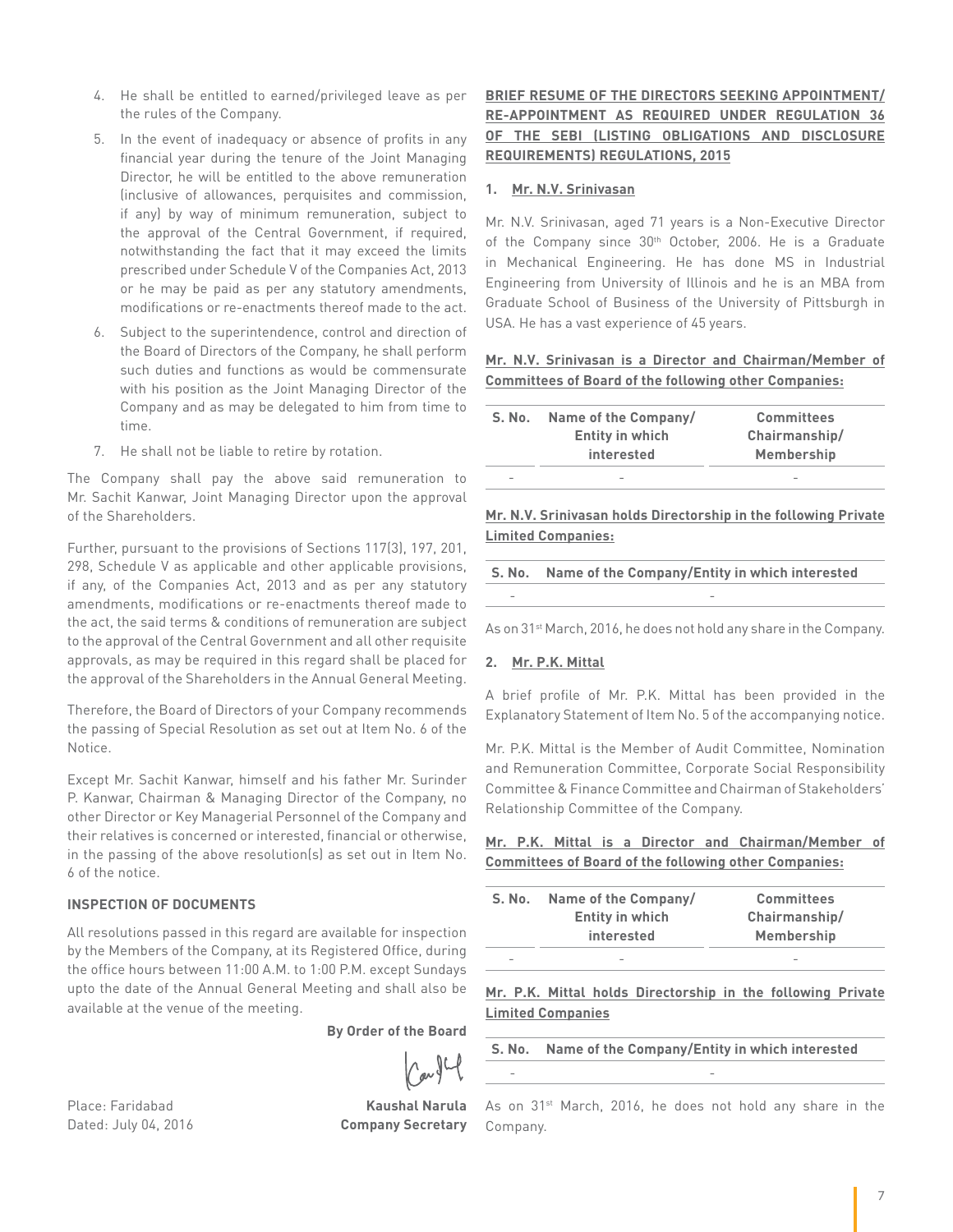#### **STATEMENT OF PARTICULARS (PURSUANT TO SCHEDULE V TO THE COMPANIES ACT, 2013) MR. SACHIT KANWAR, JOINT MANAGING DIRECTOR**

#### **I. GENERAL INFORMATION**

| S. No. | <b>Particulars/Subject</b>                                                                                                                                     | <b>Information</b>                                                                                                                                                                                                                                                                                                                           |
|--------|----------------------------------------------------------------------------------------------------------------------------------------------------------------|----------------------------------------------------------------------------------------------------------------------------------------------------------------------------------------------------------------------------------------------------------------------------------------------------------------------------------------------|
| 1.     | Nature of industry                                                                                                                                             | Mechanical Construction                                                                                                                                                                                                                                                                                                                      |
| 2.     | Date or expected date of commencement of commercial The Company was incorporated on 24th April, 1965<br>production.                                            |                                                                                                                                                                                                                                                                                                                                              |
| 3.     | In case of new companies, expected date of N.A<br>commencement of activities as per project approved by<br>financial institutions appearing in the prospectus. |                                                                                                                                                                                                                                                                                                                                              |
| 4.     | Financial performance based on given indicators                                                                                                                | In the Financial Year 2015-16, the Company made a turnover<br>of ₹129.11 Crores (including other income) and Profit<br>of ₹5.11 Crores after tax Whereas in the financial year<br>ended 31 <sup>st</sup> March, 2015, the Company registered turnover<br>of ₹81.40 Crores (including other income) and Profit of<br>₹ 4.24 Crores after tax. |
| 5.     | Export performance and net foreign exchange<br>collections                                                                                                     | During the financial year ended 31 <sup>st</sup> March 2016, no projects<br>outside India had been executed by the Company and therefore<br>no foreign exchange was earned.                                                                                                                                                                  |
| 6.     | Foreign Investments or collaborators, if any.                                                                                                                  | No such investment or collaboration except minor shareholding<br>of Non-Resident Indians.                                                                                                                                                                                                                                                    |

#### **II. INFORMATION ABOUT THE APPOINTEE**

| son of Mr. Surinder P. Kanwar, Chairman & Managing Director<br>of the Company. He is also the Managing Director of Xlerate<br>Driveline India Limited (XDIL), which is a 100% wholly owned<br>subsidiary (WoS) of the Company from where he is drawing a<br>token remuneration of ₹1.00 (Rupee One) only per month. | 1. | <b>Background Details</b> | Mr. Sachit Kanwar has been affiliated with the Company since<br>1 <sup>st</sup> April, 2008. He holds Bachelor's Degree in Administrative<br>Studies from York University-Atkinson Faculty of Liberal<br>& Professional Studies, Toronto, Ontario. He joined the<br>Company as a Management Trainee and during his training<br>tenure, he transformed his capabilities manifold to deal<br>with the specialized business segment of the Company. To<br>take advantage of his wide exposure in different business<br>segments viz. dealership sales, lease portfolio management,<br>fleet management sales and service management etc., he had<br>been appointed as Executive Director of the Company w.e.f<br>1 <sup>st</sup> April, 2009 and currently he is designated as Joint Managing<br>Director of the Company w.e.f. 1 <sup>st</sup> June, 2011 and since then<br>the Company has been taking the advantage of his guidance<br>and supervision. Because of his sustained efforts, the Company<br>has shown an upward growth pattern and has achieved success<br>in creating a brand image in the Construction Industry. He is |
|---------------------------------------------------------------------------------------------------------------------------------------------------------------------------------------------------------------------------------------------------------------------------------------------------------------------|----|---------------------------|---------------------------------------------------------------------------------------------------------------------------------------------------------------------------------------------------------------------------------------------------------------------------------------------------------------------------------------------------------------------------------------------------------------------------------------------------------------------------------------------------------------------------------------------------------------------------------------------------------------------------------------------------------------------------------------------------------------------------------------------------------------------------------------------------------------------------------------------------------------------------------------------------------------------------------------------------------------------------------------------------------------------------------------------------------------------------------------------------------------------------------------|
| 2.<br>Past remuneration<br>During his present tenure as Joint Managing Director of the<br>Company, the remuneration paid to Mr. Sachit Kanwar for the<br>Financial Year 2015-2016 is as per the limits prescribed in the<br>Schedule V to the Companies Act, 2013.                                                  |    |                           |                                                                                                                                                                                                                                                                                                                                                                                                                                                                                                                                                                                                                                                                                                                                                                                                                                                                                                                                                                                                                                                                                                                                       |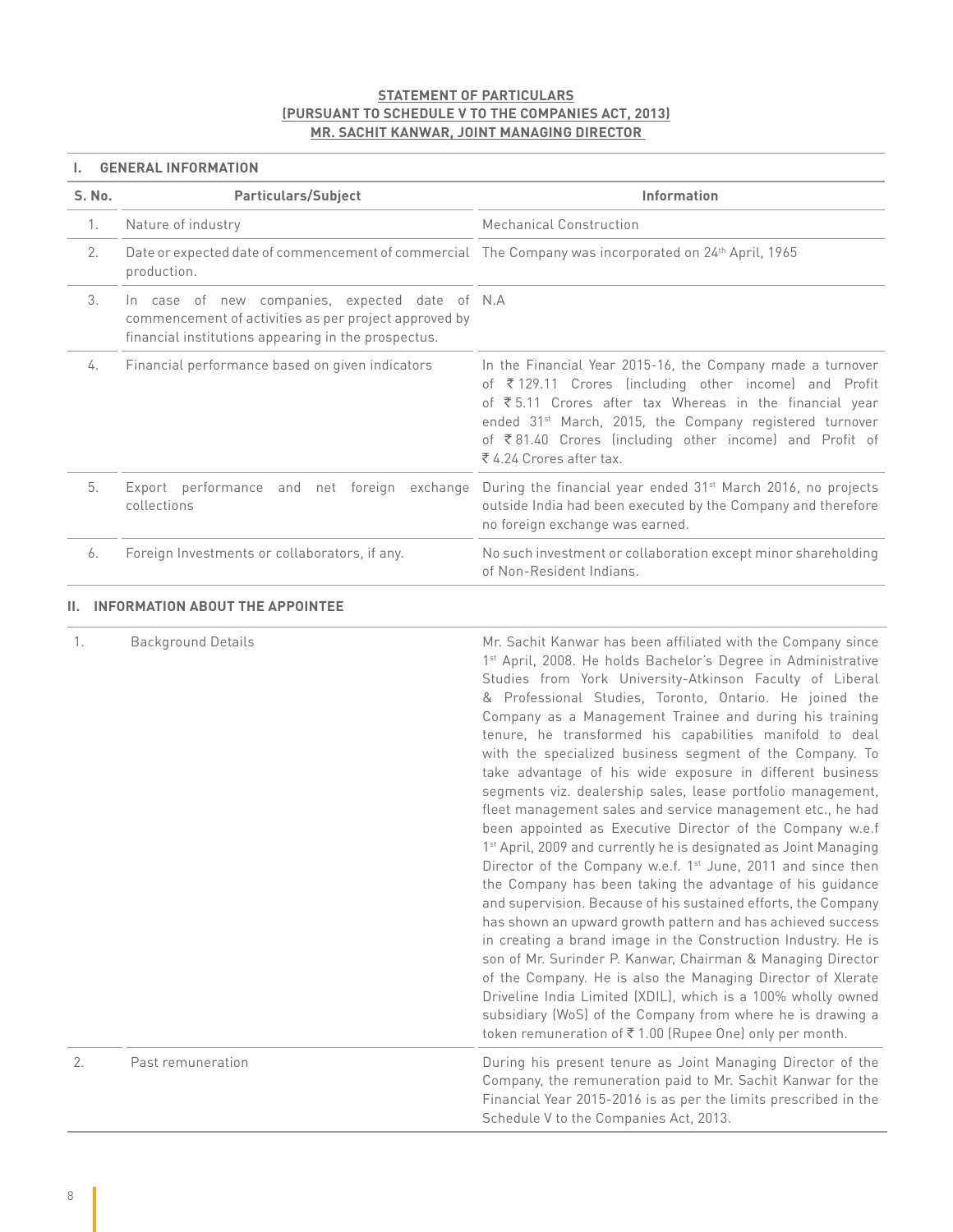| Sl. No. | <b>Particulars/Subject</b>                                                                                               | Information                                                                                                                                                                                                                                                                                                                                                                                                                                                                                                                                                                                                                                                                                                                                                                                                                                                                                                                                                                                                                                  |
|---------|--------------------------------------------------------------------------------------------------------------------------|----------------------------------------------------------------------------------------------------------------------------------------------------------------------------------------------------------------------------------------------------------------------------------------------------------------------------------------------------------------------------------------------------------------------------------------------------------------------------------------------------------------------------------------------------------------------------------------------------------------------------------------------------------------------------------------------------------------------------------------------------------------------------------------------------------------------------------------------------------------------------------------------------------------------------------------------------------------------------------------------------------------------------------------------|
| 3.      | Recognition or awards                                                                                                    | During the tenure of Mr. Sachit Kanwar, the Company has<br>been able to make a brand image in the EPC Industry. It has<br>established a reputation for expedious execution of Projects<br>and due to this, the Company has been able to add prestigious<br>Clients to its customer Base like Reliance Infra, NTPC, Adani<br>Power, Lanco Infrastructure, Jindal India Thermal Power,<br>Larsen & Toubro, Hindustan Zinc Limited, Orient Cement<br>limited, Delhi Metro Rail Corporation Limited and Indian Power<br>Corporation Limited.                                                                                                                                                                                                                                                                                                                                                                                                                                                                                                     |
| 4.      | Job profile and his suitability                                                                                          | The Shareholders and Board of Directors has bestowed<br>Mr. Sachit Kanwar with substantial powers of the management<br>subject to supervision and control of professional Board of<br>Directors. Under his superior effort and pragmatic leadership,<br>the Company has progressed steadily since his appointment. In<br>view of his enriched experience, appreciable contribution and<br>enlarged leadership, the Board proposes for the re-appointment<br>of Mr. Sachit Kanwar as Joint Managing Director for a further<br>period of 5 (Five) Years w.e.f. 1 <sup>st</sup> June, 2016 to 30 <sup>th</sup> May, 2021, as<br>per the details stated in the explanatory statement of Item No.<br>6 of the Notice.                                                                                                                                                                                                                                                                                                                             |
| 5.      | Remuneration proposed                                                                                                    | Salary, other perquisites and other terms as fully set out in the<br>explanatory statement of item no. 6 of the Notice.                                                                                                                                                                                                                                                                                                                                                                                                                                                                                                                                                                                                                                                                                                                                                                                                                                                                                                                      |
| 6.      | Comparative remuneration profile with respect to<br>industry, size of the company, profile of the position<br>and person | The proposed remuneration is comparative with the<br>remuneration being paid to the Chairman/Joint Managing<br>Director of the same size and profitability.                                                                                                                                                                                                                                                                                                                                                                                                                                                                                                                                                                                                                                                                                                                                                                                                                                                                                  |
| 7.      | Pecuniary relationship directly or indirectly with the<br>company personnel, if any                                      | Mr. Sachit Kanwar, Joint Managing Director and Mr. Surinder P.<br>Kanwar, Chairman & Managing Director are the two Whole time<br>Directors (WTDs) in the Company and both are related as son<br>and father respectively. Except the WTDs, no other director or<br>relative is having any material pecuniary transactions with the<br>Company. During the period ended on 31 <sup>st</sup> March 2016, related<br>party transaction amounted to ₹375.09 Lacs (FY 2014-15:<br>₹ 178.17 Lacs). Mr. Sachit Kanwar has drawn his remuneration<br>during FY 2015-16 amounting to ₹101.00 Lacs (FY 2014-15<br>₹96.69 Lacs). Mr. Surinder P. Kanwar has drawn a token<br>remuneration of of ₹1.00 (Rupee One) per month during the<br>year 2015-16 (FY 2015-16 : ₹1.00 per month). Mr. Surinder P.<br>Kanwar is also the Chairman & Managing Director of Bharat<br>Gears Limited from where he is drawing remuneration as per<br>the limits prescribed under Schedule V to the Companies Act,<br>2013 subject to the approval of Central Government. |
|         |                                                                                                                          | The Company discloses the related party transactions annually<br>in the books of accounts of the Company. The Audit Committee<br>discusses and approves such transactions every quarter. The<br>Board of Directors duly approves the related party transactions<br>and in the opinion of Board of Directors of the Company, none<br>of the transactions is prejudicial to the interest of the Company.                                                                                                                                                                                                                                                                                                                                                                                                                                                                                                                                                                                                                                       |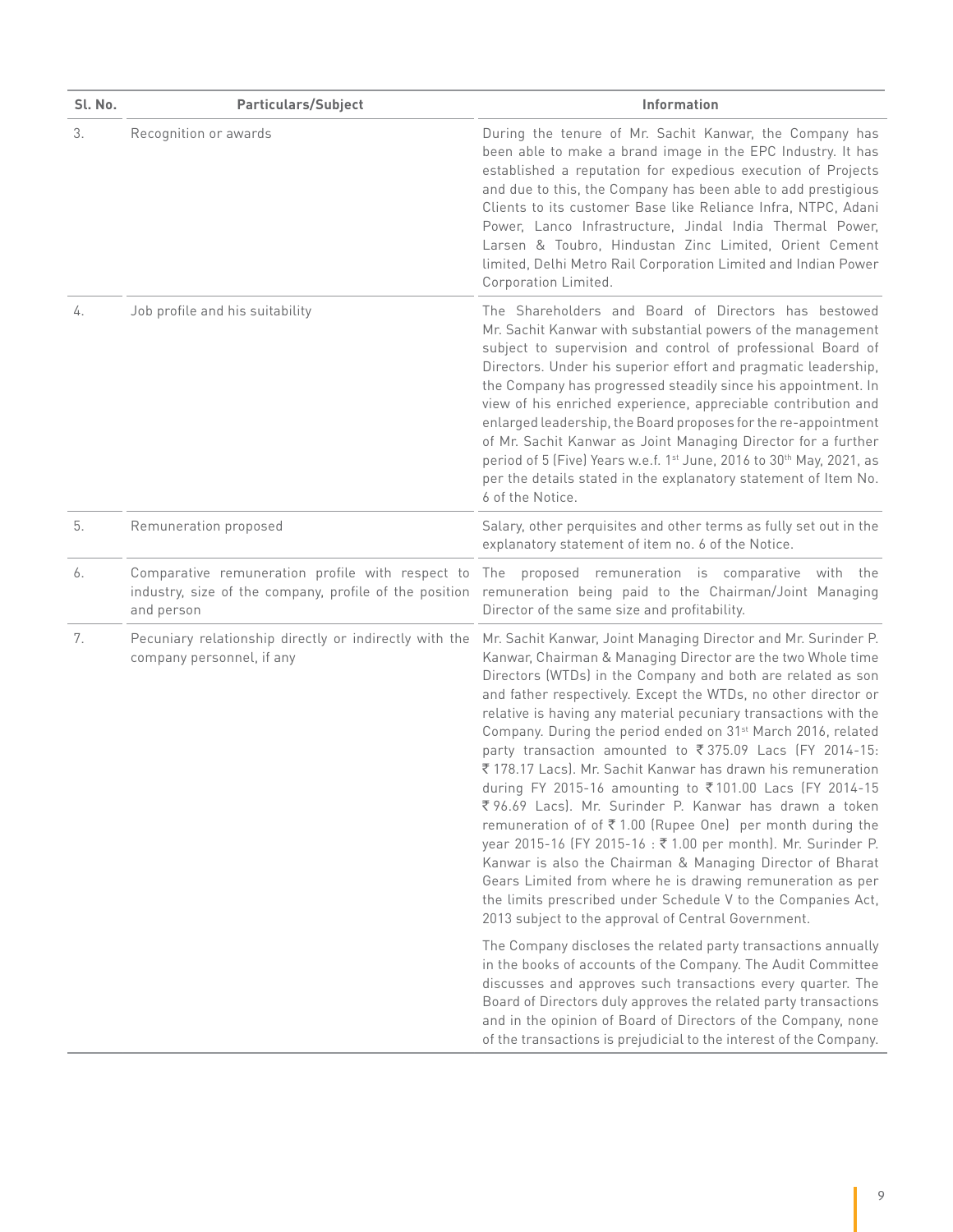#### **III. OTHER INFORMATION**

| Sl. No. | Particulars/Subject                                                      | Information                                                                                                                                                                                                                                                                                                                                                                                                                                                                                                                                                                                                                                |
|---------|--------------------------------------------------------------------------|--------------------------------------------------------------------------------------------------------------------------------------------------------------------------------------------------------------------------------------------------------------------------------------------------------------------------------------------------------------------------------------------------------------------------------------------------------------------------------------------------------------------------------------------------------------------------------------------------------------------------------------------|
| 1.      | Reason of loss or inadequate profits                                     | The Company has performed well in the financial year<br>2015-16. The revenues have increased from ₹81.40 Crores<br>(including other income) in FY 2014-15 to ₹129.11 Crores<br>(including other income) in FY 2015-16 at a growth rate of<br>more than 58%. The profit before tax has also increased from<br>₹5.59 Crores in FY 2014-15 to ₹7.55 Crores in<br>FY 2015-16 which is 35% increase from the last FY 2014-15. The<br>current profitability at present is inadequate for the proposed<br>remuneration as it may exceed the limits as prescribed in<br>Schedule V of the Companies Act, 2013. There is no loss in the<br>Company. |
| 2.      | Steps taken or proposed to be taken for improvement                      | The Company has adopted the following measures to improve<br>the profitability:                                                                                                                                                                                                                                                                                                                                                                                                                                                                                                                                                            |
|         |                                                                          | Focus on high quality performance delivery and good<br>$\overline{\phantom{a}}$<br>relationship with existing customers to generate rapid new<br>order flows.                                                                                                                                                                                                                                                                                                                                                                                                                                                                              |
|         |                                                                          | Diversification and making inroads to obtain projects of<br>Delhi Metro which is one of its kind.                                                                                                                                                                                                                                                                                                                                                                                                                                                                                                                                          |
|         |                                                                          | Through its wholly owned subsidiary getting into new<br>segment of manufacturing automotive clutches.                                                                                                                                                                                                                                                                                                                                                                                                                                                                                                                                      |
|         |                                                                          | Widening of customer base for growth of business both<br>from private and public sector.                                                                                                                                                                                                                                                                                                                                                                                                                                                                                                                                                   |
|         |                                                                          | Conscious efforts for the development of customer base in<br>the respective business segments.                                                                                                                                                                                                                                                                                                                                                                                                                                                                                                                                             |
|         |                                                                          | Company has not only focused on securing new orders but<br>also efficiently executed existing orders to the satisfaction<br>of various customers                                                                                                                                                                                                                                                                                                                                                                                                                                                                                           |
|         |                                                                          | Use of the Equipments of latest technology for enhancing<br>quality and reducing time.                                                                                                                                                                                                                                                                                                                                                                                                                                                                                                                                                     |
|         |                                                                          | Focus on significant improvements in operating costs.                                                                                                                                                                                                                                                                                                                                                                                                                                                                                                                                                                                      |
|         |                                                                          | Cost control in all areas.                                                                                                                                                                                                                                                                                                                                                                                                                                                                                                                                                                                                                 |
|         |                                                                          | Company is exploring some export orders in the African<br>region.                                                                                                                                                                                                                                                                                                                                                                                                                                                                                                                                                                          |
| 3.      | Expected increase in the productivity and profits in<br>measurable terms | The Company expects increase in productivity by laying emphasis<br>on improving business infrastructure, strengthening in-house<br>Engineering team with the induction of new professional<br>project managers, technical personnel and support staff<br>thereby increasing the total revenues and profitability. Further,<br>the company focuses on laying down a strong emphasis on<br>execution and believe that the promise to deliver will hold the<br>Company in good stead in the long term. The Company believes<br>that the aforesaid measures would substantively increase the<br>revenue and profits of the Company.            |
|         |                                                                          | Further, the Company expects to increase the consolidated<br>revenues and profits by gaining footage in automotive clutches<br>through its wholly owned subsidiary Company.                                                                                                                                                                                                                                                                                                                                                                                                                                                                |

The Guide map of the venue of Annual General Meeting is annexed to this notice on the backside of Proxy Form.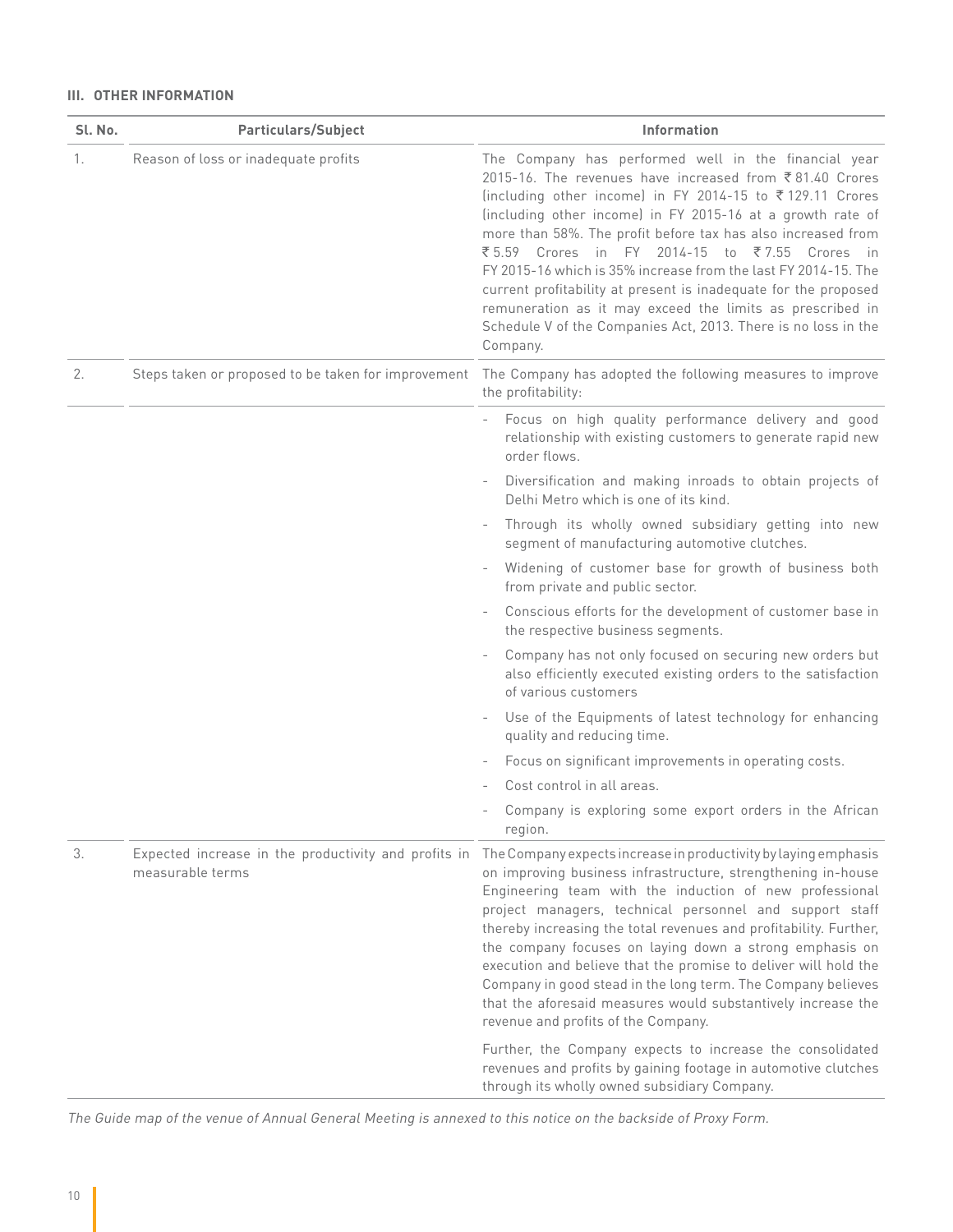| RAUNAQ EPC INTERNATIONAL LIMITED                                                          |  |
|-------------------------------------------------------------------------------------------|--|
| <b>Regd. Office:</b> 20 K.M. Mathura Road, P.O. Amar Nagar,<br>Faridabad -121003, Haryana |  |

Tel.: +91 (129) 4288888, Fax: +91 (129) 4288823-22 E-mail: info@raunaqintl.com, Website: www.raunaqinternational.com CIN: L51909HR1965PLC034315

**Form No. MGT-11**

**PROXY FORM**

|               |                       |        | [Pursuant to Section 105(6) of the Companies Act, 2013 and rule 19(3) of the Companies (Management and Administration) Rules, 2014] |
|---------------|-----------------------|--------|-------------------------------------------------------------------------------------------------------------------------------------|
|               | Name of the Member(s) | $\sim$ |                                                                                                                                     |
|               | Registered Address    |        |                                                                                                                                     |
|               | E-mail Id             |        |                                                                                                                                     |
|               |                       |        |                                                                                                                                     |
|               | Folio No./Client ID   |        |                                                                                                                                     |
|               | DP ID                 |        |                                                                                                                                     |
|               |                       |        | shares of the above name Company, hereby appoint                                                                                    |
| 1.            |                       |        |                                                                                                                                     |
|               |                       |        |                                                                                                                                     |
|               |                       |        |                                                                                                                                     |
|               |                       |        |                                                                                                                                     |
| 2.            |                       |        |                                                                                                                                     |
|               |                       |        |                                                                                                                                     |
|               |                       |        |                                                                                                                                     |
|               |                       |        |                                                                                                                                     |
| $\mathcal{E}$ |                       |        |                                                                                                                                     |
|               |                       |        |                                                                                                                                     |
|               |                       |        |                                                                                                                                     |
|               |                       |        |                                                                                                                                     |

as my/our proxy to attend and vote(on a poll) for me/us and on my/our behalf at the 51<sup>st</sup> Annual General Meeting of the Company, to be held on the 03<sup>rd</sup> day of August, 2016 at 11:30 A.M. at HUDA Convention Centre, Sector-12, Faridabad-121007, Haryana and at any adjournment thereof in respect of such resolutions as are indicated below:

- 1. To receive, consider and adopt the financial statements of the Company for the year ended 31<sup>st</sup> March, 2016 together with Reports of the Directors and Auditors thereon (Ordinary Resolution).
- 2. To declare dividend on Equity Shares (Ordinary Resolution).
- 3. To consider re-appointment of Mr. N.V. Srinivasan, who retires by rotation and is eligible for re-appointment (Ordinary Resolution).
- 4. To ratify the appointment of M/s V.P. Jain & Associates, Chartered Accountants as Statutory Auditors of the Company for the Fiancial Year 2016-17 (Ordinary Resolution).
- 5. To consider appointment of Mr. P. K. Mittal as an Independent Director on the Board of the Company (Ordinary Resolution).
- 6. To consider the re-appointment of Mr. Sachit Kanwar as Joint Managing Director of the Company (Special Resolution).

Signed this day of 2016

| Signature of Shareholder: |  |
|---------------------------|--|
|---------------------------|--|

| Signature of Proxy holder(s) |  |  |
|------------------------------|--|--|
|                              |  |  |
|                              |  |  |

 $\chi$ 

Note: This form of proxy in order to be effective should be duly completed and deposited at the Registered Office of the Company, not less than 48 hours before the commencement of the Meeting. (i.e. on or before 11:30 A.M. on Monday, August 01, 2016).

Affix Revenue Stamp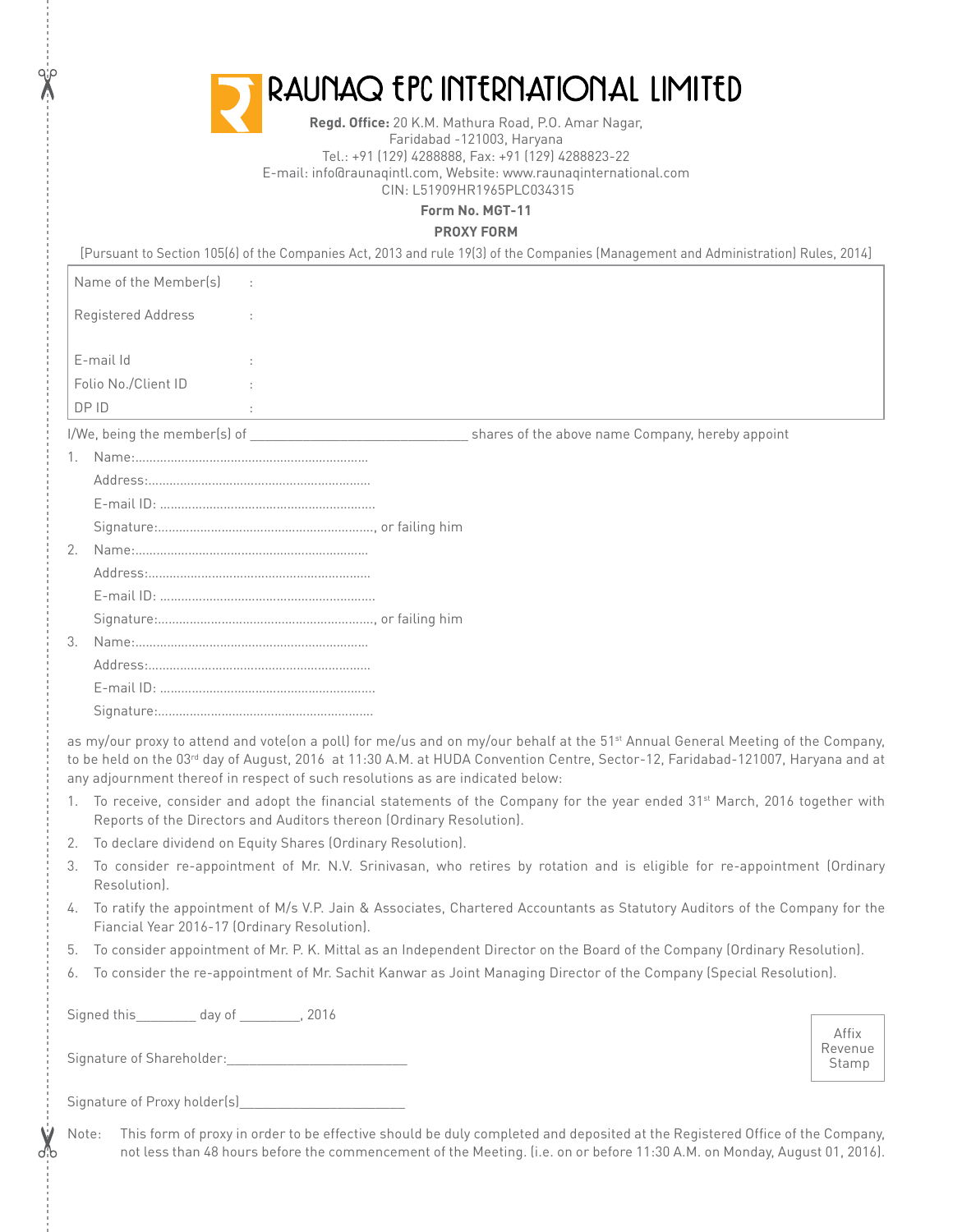